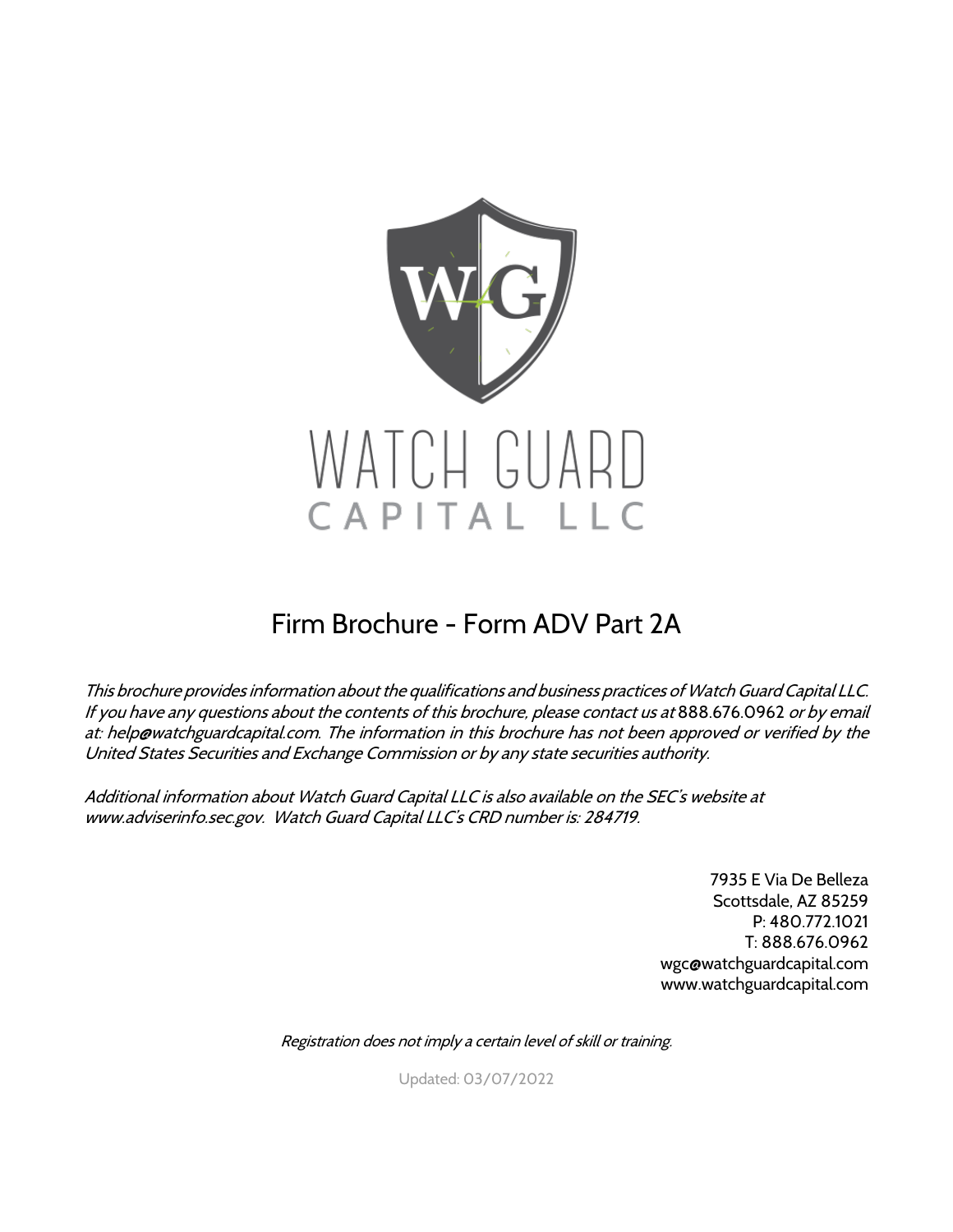# ITEM 2: MATERIAL CHANGES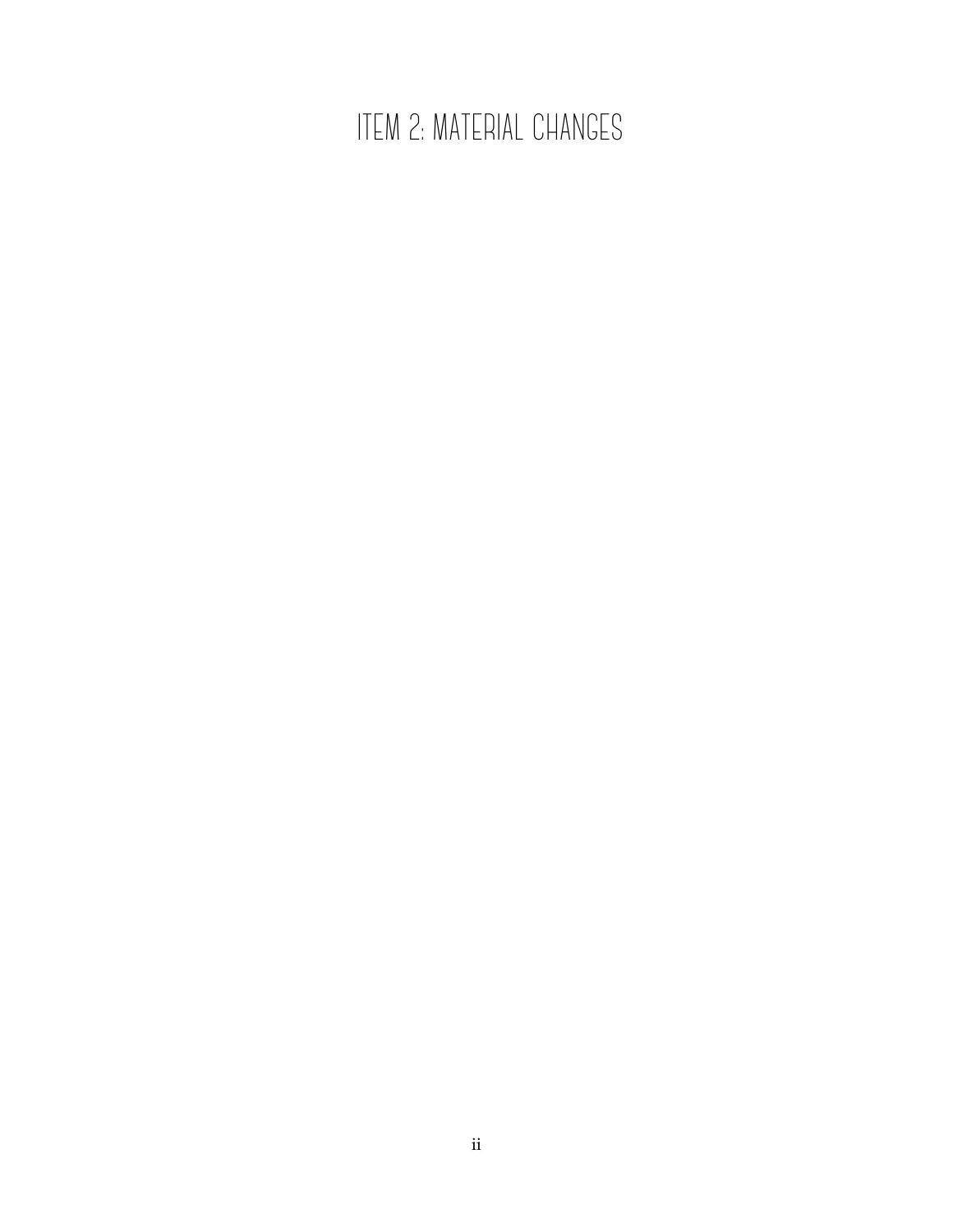# ITEM 3: TABLE OF CONTENTS

|              | Item 1: Cover Page |  |
|--------------|--------------------|--|
|              |                    |  |
|              |                    |  |
|              |                    |  |
|              |                    |  |
|              |                    |  |
|              |                    |  |
|              |                    |  |
|              |                    |  |
|              |                    |  |
|              |                    |  |
|              |                    |  |
|              |                    |  |
|              |                    |  |
|              |                    |  |
|              |                    |  |
|              |                    |  |
|              |                    |  |
| А.           |                    |  |
| В.           |                    |  |
| C.           |                    |  |
|              |                    |  |
| А.           |                    |  |
| В.           |                    |  |
| $\mathsf{C}$ |                    |  |
|              |                    |  |
| А.           |                    |  |
| В.           |                    |  |
| C.           |                    |  |
| D.           |                    |  |
|              |                    |  |
| А.           |                    |  |
| В.           |                    |  |
| C.           |                    |  |
| D.           |                    |  |
|              |                    |  |
| А.           |                    |  |
|              | 1.                 |  |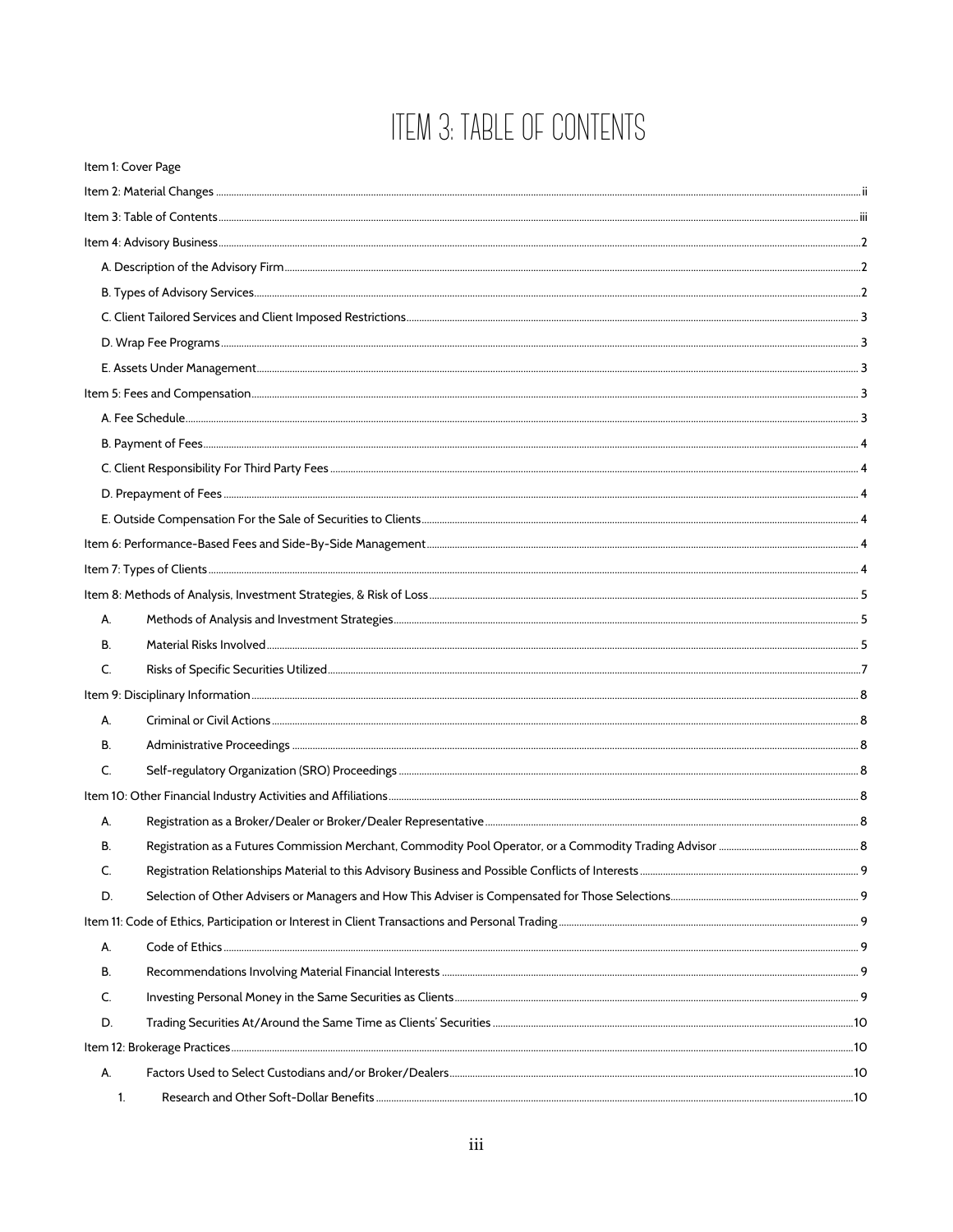| 2.           |  |
|--------------|--|
| 3.           |  |
| <b>B.</b>    |  |
|              |  |
| А.           |  |
| <b>B.</b>    |  |
| $\mathsf{C}$ |  |
|              |  |
| А.           |  |
| <b>B.</b>    |  |
|              |  |
|              |  |
|              |  |
|              |  |
| A.           |  |
| В.           |  |
| $\mathsf{C}$ |  |
|              |  |
| А.           |  |
| В.           |  |
| $\mathsf{C}$ |  |
| D.           |  |
| Е.           |  |
|              |  |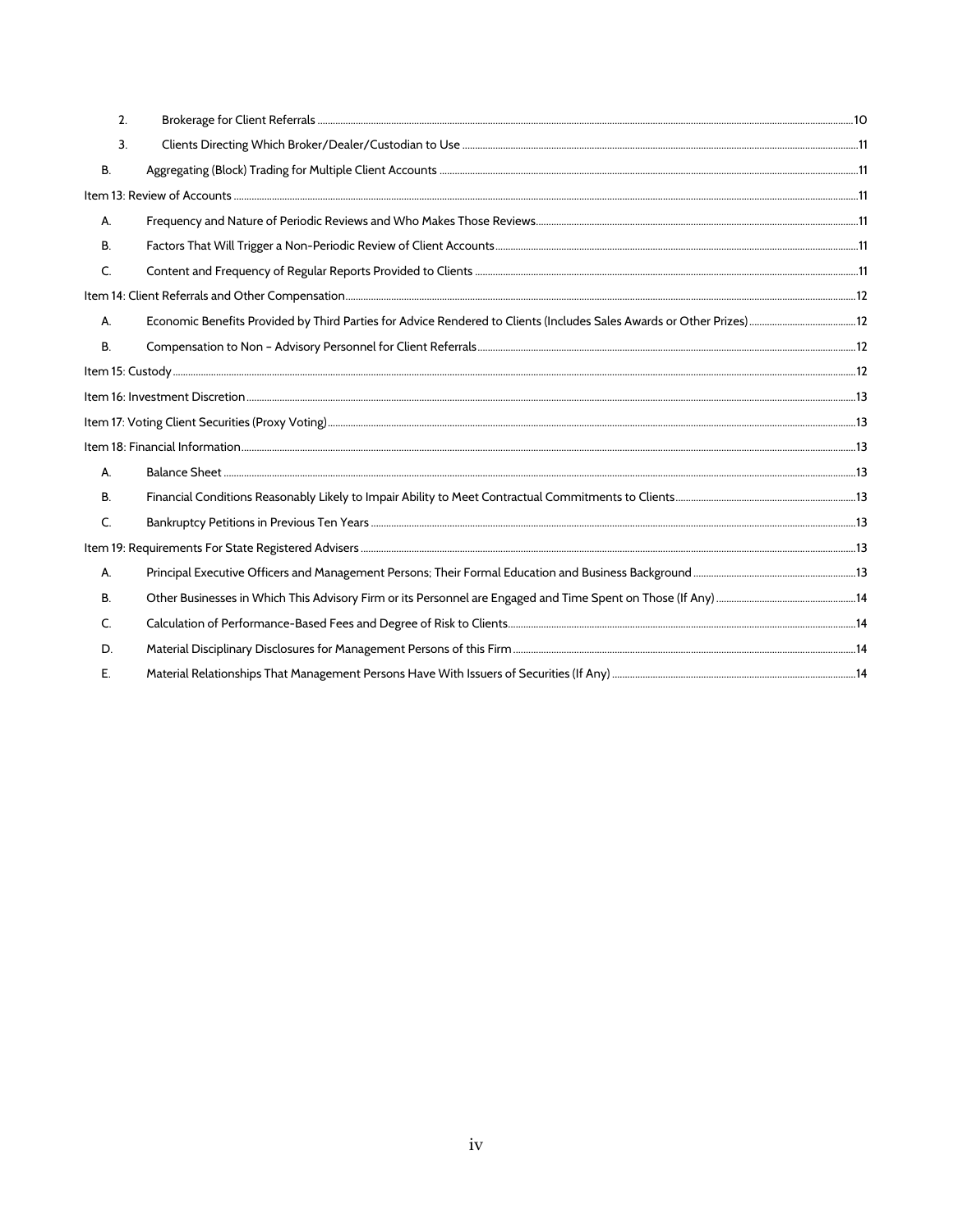## ITEM 4: ADVISORY BUSINESS

## **A. Description of the Advisory Firm**

Watch Guard Capital LLC (hereinafter "WGC LLC") is a Limited Liability Company organized in the State of Arizona. The firm was formed in June 2016, and the principal owner is Stephen Paluga.

## **B. Types of Advisory Services**

## **Portfolio Management Services**

WGC LLC offers ongoing portfolio management services based on the individual goals, objectives, time horizon, and risk tolerance of each client. WGC LLC creates an Investment Policy Statement for each client, which outlines the client's current situation (income, tax levels, and risk tolerance levels) and then constructs a plan to aid in the selection of a portfolio that matches each client's specific situation. Portfolio management services include, but are not limited to, the following:

- 
- Investment strategy Personal investment policy
- Asset allocation  **Asset selection** 
	-
- 
- Risk tolerance  **Regular portfolio monitoring**

WGC LLC evaluates the current investments of each client with respect to their risk tolerance levels and time horizon. WGC LLC will require discretionary authority from clients in most situations in order to select securities and execute transactions without permission from the client prior to each transaction but may offer non-discretionary arrangements in some instances. Risk tolerance levels are documented in the Investment Policy Statement, which is given to each client.

WGC LLC seeks to provide that investment decisions are made in accordance with the fiduciary duties owed to its accounts and without consideration of WGC LLC's economic, investment or other financial interests. To meet its fiduciary obligations, WGC LLC attempts to avoid, among other things, investment or trading practices that systematically advantage or disadvantage certain client portfolios, and accordingly, WGC LLC's policy is to seek fair and equitable allocation of investment opportunities/transactions among its clients to avoid favoring one client over another over time. It is WGC LLC's policy to allocate investment opportunities and transactions it identifies as being appropriate and prudent among its clients on a fair and equitable basis over time.

## **Financial Planning**

Financial plans and financial planning may include, but are not limited to: investment planning; life insurance; tax concerns; retirement planning; college planning; and debt/credit planning.

## **Services Limited to Specific Types of Investments**

WGC LLC generally limits its investment advice to mutual funds, fixed income securities, equities, ETFs (including precious metals, broad market equity and bond ETFs, commodities, and futures), and options. WGC LLC may use other securities as well to help diversify a portfolio when applicable.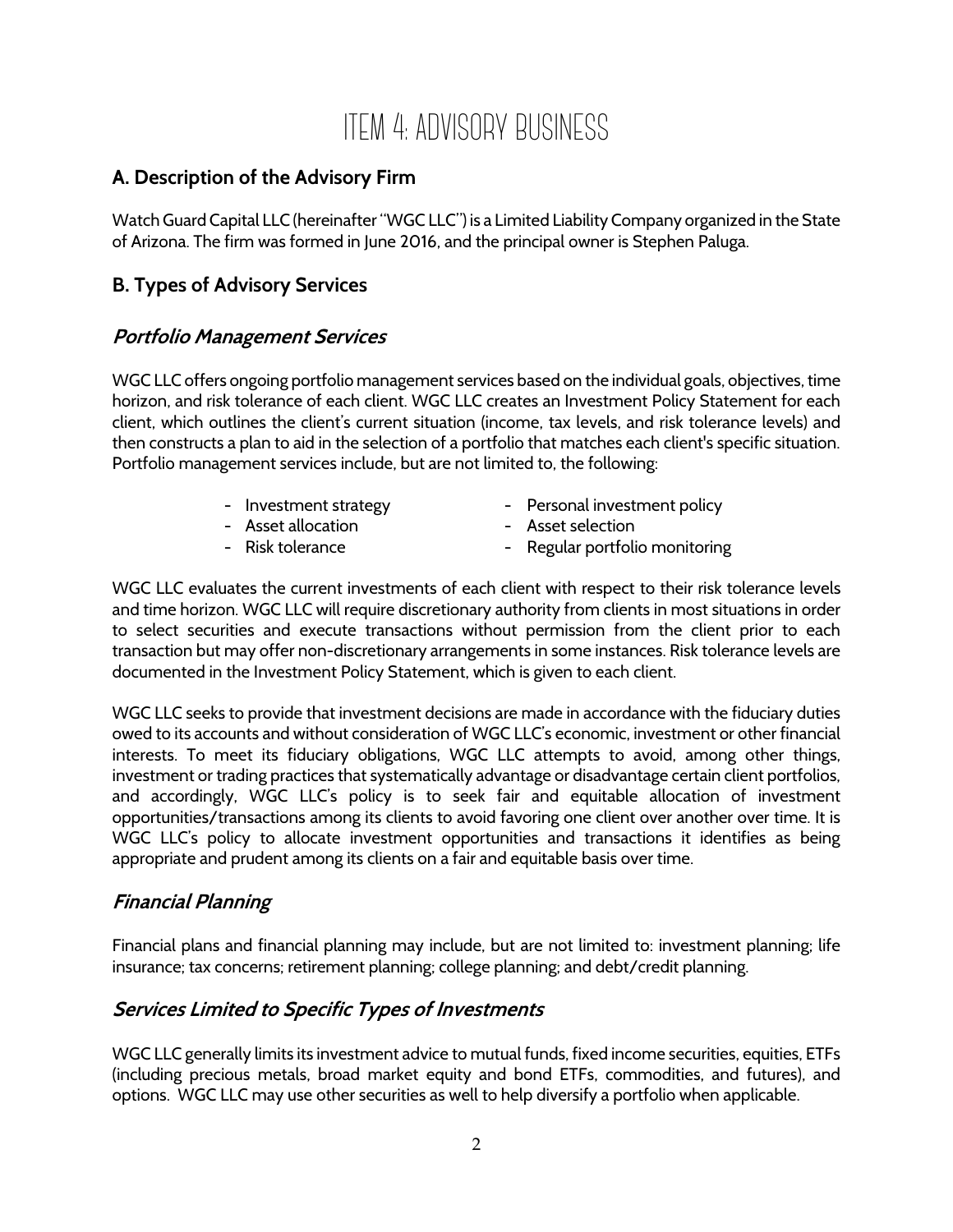## **C. Client Tailored Services and Client Imposed Restrictions**

WGC LLC will tailor a program for each client. This will include an interview session to get to know the client's specific needs and requirements as well as a plan that will be executed by WGC LLC on behalf of the client. WGC LLC may use "model portfolios" together with a specific set of recommendations for each client based on their personal restrictions, needs, and targets. Clients may impose restrictions in investing in certain securities or types of securities in accordance with their values or beliefs.

### **D. Wrap Fee Programs**

A wrap fee program is an investment program where the investor pays one stated fee that includes management fees, transaction costs, fund expenses, and other administrative fees. WGC LLC does not participate in any wrap fee programs.

#### **E. Assets Under Management**

WGC LLC has the following assets under management:

| <b>Discretionary Amounts:</b> | <b>Non-Discretionary Amounts:</b> | Date Calculated: |
|-------------------------------|-----------------------------------|------------------|
| \$13,868.134                  | \$31.247                          | 03/7/2022        |

## ITEM 5: FEES AND COMPENSATION

## **A. Fee Schedule**

#### **Portfolio Management Fees**

| <b>Investment Strategy</b>             | <b>Annual Fees</b> |
|----------------------------------------|--------------------|
| Core Portfolios without Option Overlay | 0.75%              |
| Core Portfolios with Option Overlay    | $1.00\%$           |

WGC LLC uses the first and last day of the billing period to determining the average balance of assets upon which the advisory fee is based.

Clients may terminate the agreement without penalty for a full refund of WGC LLC's fees within five business days of signing the Investment Advisory Contract. Thereafter, clients may terminate the Investment Advisory Contract immediately upon written notice.

## **Financial Planning Fees**

The negotiated fixed rate for creating client financial plans is up to \$1,000. WGC LLC reserves the right to waive this fee for clients also using WGC LLC's portfolio management services.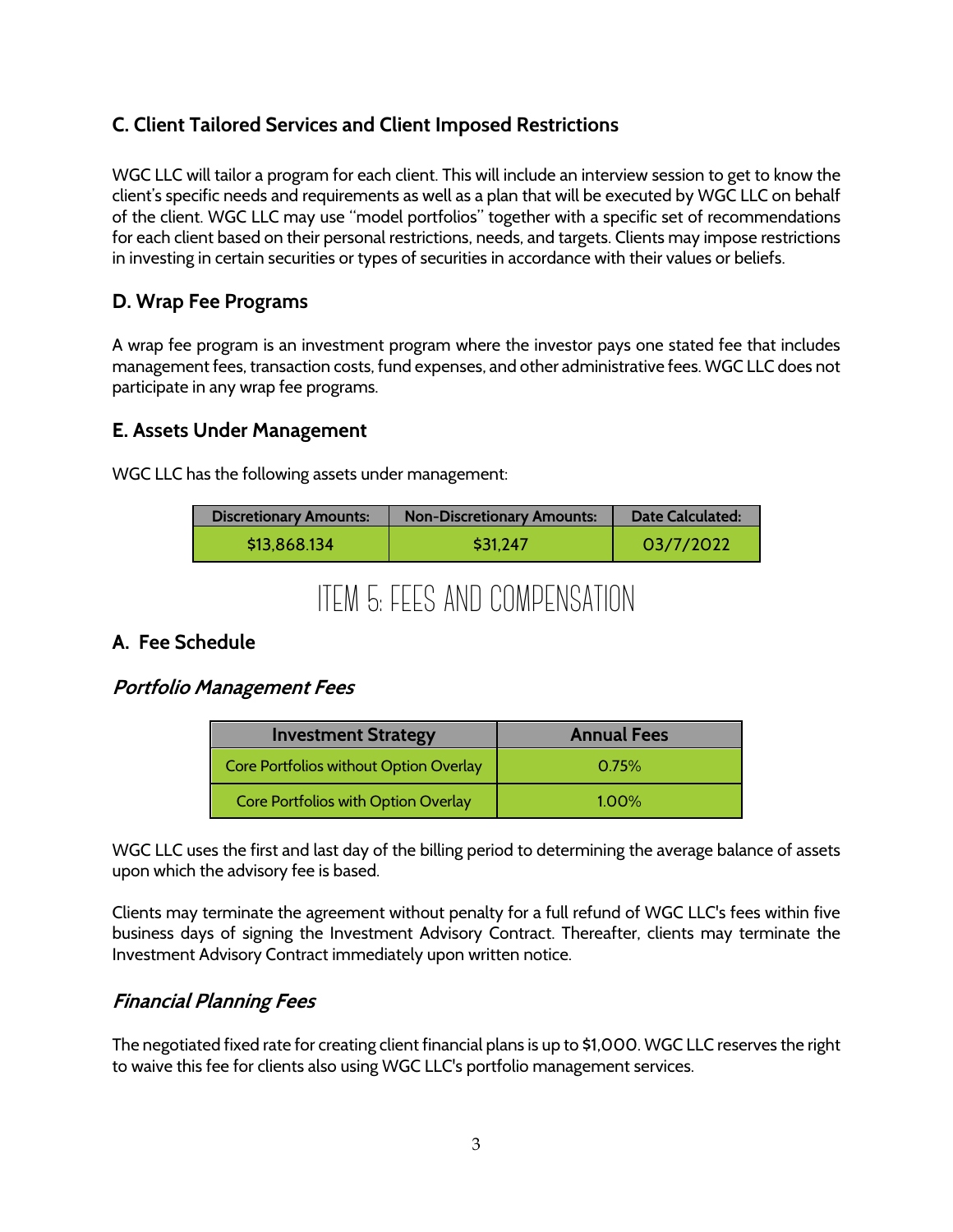Clients may terminate the Financial Planning Agreement without penalty for a full refund of WGC LLC's fees within five business days of signing the Financial Planning Agreement. Thereafter, clients may terminate the Financial Planning Agreement immediately upon written notice.

## **B. Payment of Fees**

## **Payment of Portfolio Management Fees**

Asset-based portfolio management fees are withdrawn directly from the client's accounts with client's written authorization on a monthly basis. Fees are paid in arrears.

The custodian is provided with the applicable fee schedule upon commencement of the client's account opening, will calculate the advisory fees, and will issue to the client a statement of advisory fees each billing period. WGC LLC itself does not provide separate invoices.

## **Payment of Financial Planning Fees**

Financial planning fees are paid via card or check in arrears upon completion.

## **C. Client Responsibility For Third-Party Fees**

Clients are responsible for the payment of all third-party fees (i.e. custodian fees, brokerage fees, mutual fund fees, transaction fees, etc.). Those fees are separate and distinct from the fees and expenses charged by WGC LLC. Please see Item 12 of this brochure regarding broker-dealer/custodian.

## **D. Prepayment of Fees**

WGC LLC collects its fees in arrears. It does not collect fees in advance.

## **E. Outside Compensation For the Sale of Securities to Clients**

Neither WGC LLC nor its supervised persons accept any compensation for the sale of investment products, including asset-based sales charges or service fees from the sale of mutual funds.

# ITEM 6: PERFORMANCE-BASED FEES AND SIDE-BY-SIDE MANAGEMENT

WGC LLC does not accept performance-based fees or other fees based on a share of capital gains on or capital appreciation of the assets of a client.

## ITEM 7: TYPES OF CLIENTS

WGC LLC generally provides advisory services to the following types of clients:

- **Individuals**
- High-Net-Worth Individuals

There is an account minimum of \$25,000, which may be waived by WGC LLC in its discretion.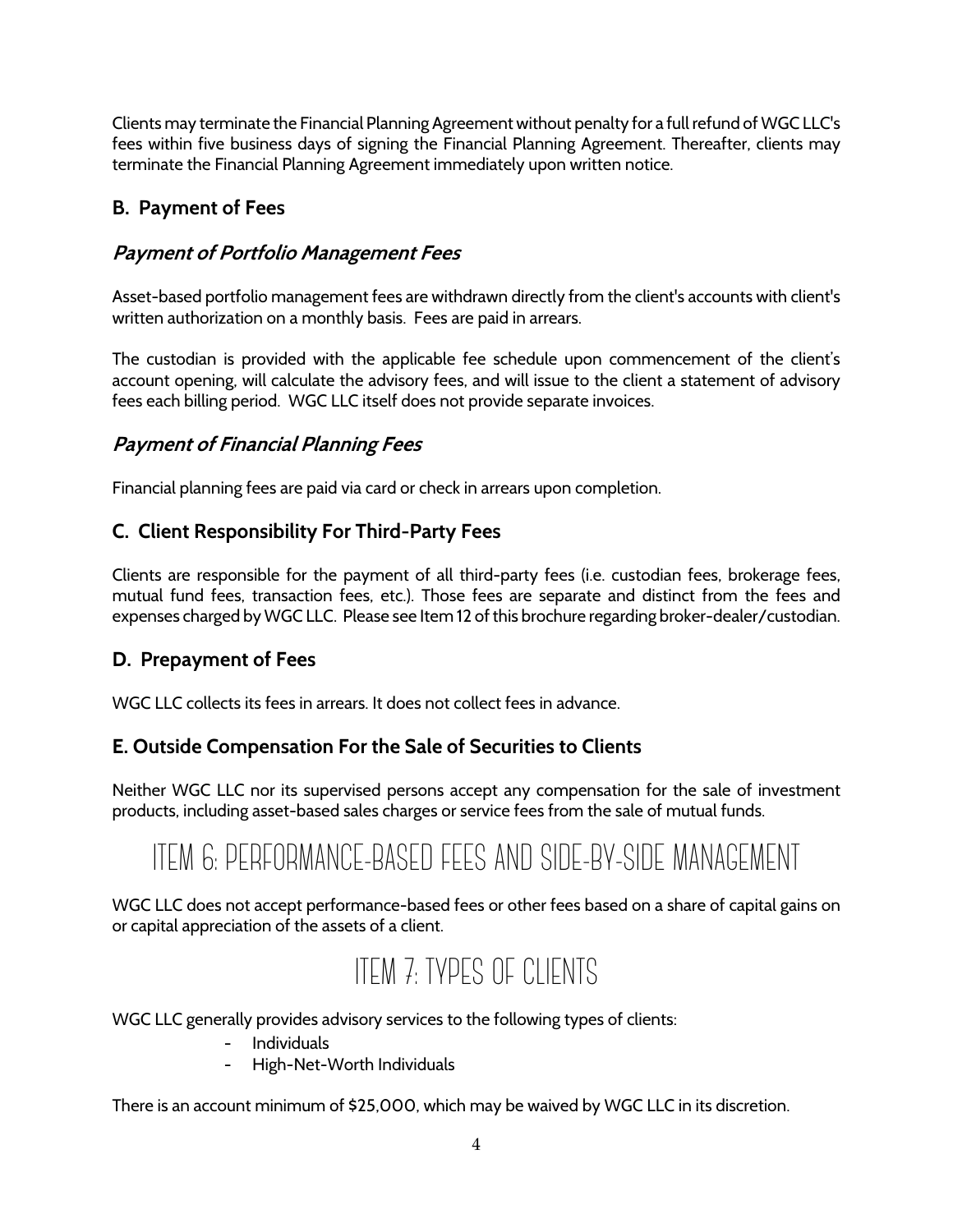# ITEM 8: METHODS OF ANALYSIS, INVESTMENT STRATEGIES, & RISK OF LOSS

## **A. Methods of Analysis and Investment Strategies**

## **Methods of Analysis**

WGC LLC's methods of analysis include Charting analysis, Cyclical analysis, Modern portfolio theory, Quantitative analysis, Technical analysis, and proprietary strategies.

**Charting analysis** involves the use of patterns in performance charts. WGC LLC uses this technique to search for patterns used to help predict favorable conditions for buying and/or selling a security.

**Cyclical analysis** involves the analysis of business cycles to find favorable conditions for buying and/or selling a security.

**Modern portfolio theory** is a theory of investment that attempts to maximize portfolio expected return for a given amount of portfolio risk, or equivalently minimize risk for a given level of expected return, each by carefully choosing the proportions of various asset.

**Quantitative analysis** deals with measurable factors as distinguished from qualitative considerations such as the character of management or the state of employee morale, such as the value of assets, the cost of capital, historical projections of sales, and so on.

**Technical analysis** involves the analysis of past market data; primarily price and volume.

**Proprietary strategies** including Socially Responsible Dynamic Shifting and Non-Emotional Quantitative Tactical Shift Signals developed by WGC LLC involve establishing triggers that determine when an investor could consider becoming more aggressive after known market sell-offs; see Watch Guard Capital LLC Investment Theory Primerfor more information.

#### **Investment Strategies**

WGC LLC uses long term trading, short term trading, margin transactions and options trading (including covered options, uncovered options, and spread strategies).

**Investing in securities involves a risk of loss that you, as a client, should be prepared to bear.**

#### **B. Material Risks Involved**

## **Methods of Analysis**

**Charting analysis** strategy involves using and comparing various charts to predict long and short term performance or market trends. The risk involved in using this method is that only past performance data is considered without using other methods to crosscheck data. Using charting analysis without other methods of analysis would be making the assumption that past performance will be indicative of future performance. This may not be the case.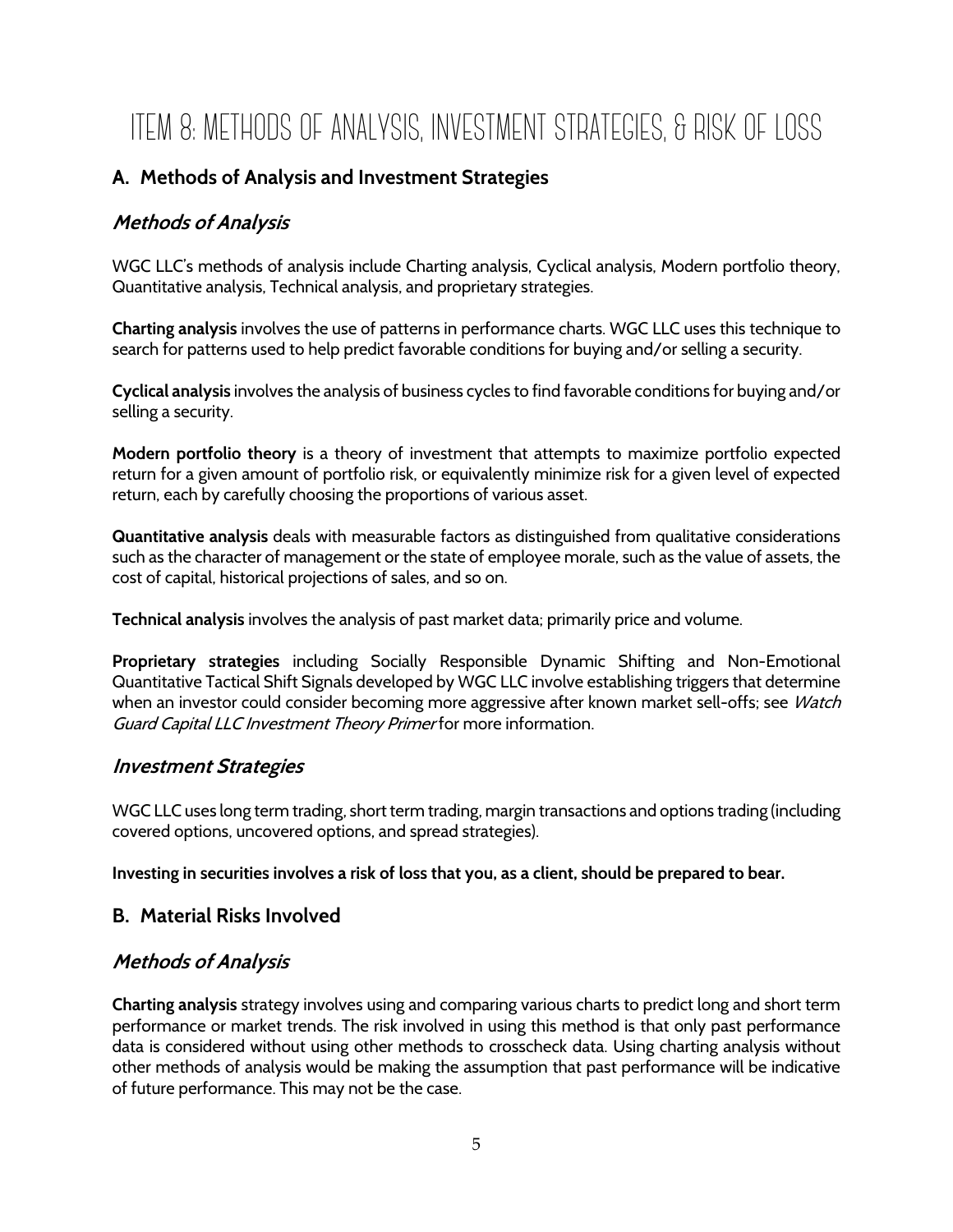**Cyclical analysis** assumes that the markets react in cyclical patterns which, once identified, can be leveraged to provide performance. The risks with this strategy are two-fold: 1) the markets do not always repeat cyclical patterns; and 2) if too many investors begin to implement this strategy, then it changes the very cycles these investors are trying to exploit.

**Modern portfolio theory** assumes that investors are risk averse, meaning that given two portfolios that offer the same expected return, investors will prefer the less risky one. Thus, an investor will take on increased risk only if compensated by higher expected returns. Conversely, an investor who wants higher expected returns must accept more risk. The exact trade-off will be the same for all investors, but different investors will evaluate the trade-off differently based on individual risk aversion characteristics. The implication is that a rational investor will not invest in a portfolio if a second portfolio exists with a more favorable risk-expected return profile – i.e., if for that level of risk an alternative portfolio exists which has better expected returns.

**Quantitative analysis** Investment strategies using quantitative models may perform differently than expected as a result of, among other things, the factors used in the models, the weight placed on each factor, changes from the factors' historical trends, and technical issues in the construction and implementation of the models.

**Technical analysis** attempts to predict a future stock price or direction based on market trends. The assumption is that the market follows discernible patterns and if these patterns can be identified then a prediction can be made. The risk is that markets do not always follow patterns and relying solely on this method may not take into account new patterns that emerge over time.

**Proprietary strategies** including Socially Responsible Dynamic Shifting and Non-Emotional Quantitative Tactical Shift Signals involve establishing triggers that determine when an investor could consider becoming more aggressive after known market sell-offs. The risk involved in using this method is that past performance is considered when establishing potential trigger signals and may not be indicative of future volatility, or volatility may not occur, or may not be large enough to trigger a Socially Responsible Dynamic Shift.

#### **Investment Strategies**

WGC LLC's use of margin transactions and options trading generally holds greater risk, and clients should be aware that there is a material risk of loss using any of those strategies.

**Long term trading** is designed to capture market rates of both return and risk. Due to its nature, the long-term investment strategy can expose clients to various types of risk that will typically surface at various intervals during the time the client owns the investments. These risks include but are not limited to inflation (purchasing power) risk, interest rate risk, economic risk, market risk, and political/regulatory risk.

**Margin transactions** use leverage that is borrowed from a brokerage firm as collateral. When losses occur, the value of the margin account may fall below the brokerage firm's threshold thereby triggering a margin call. This may force the account holder to either allocate more funds to the account or sell assets on a shorter time frame than desired.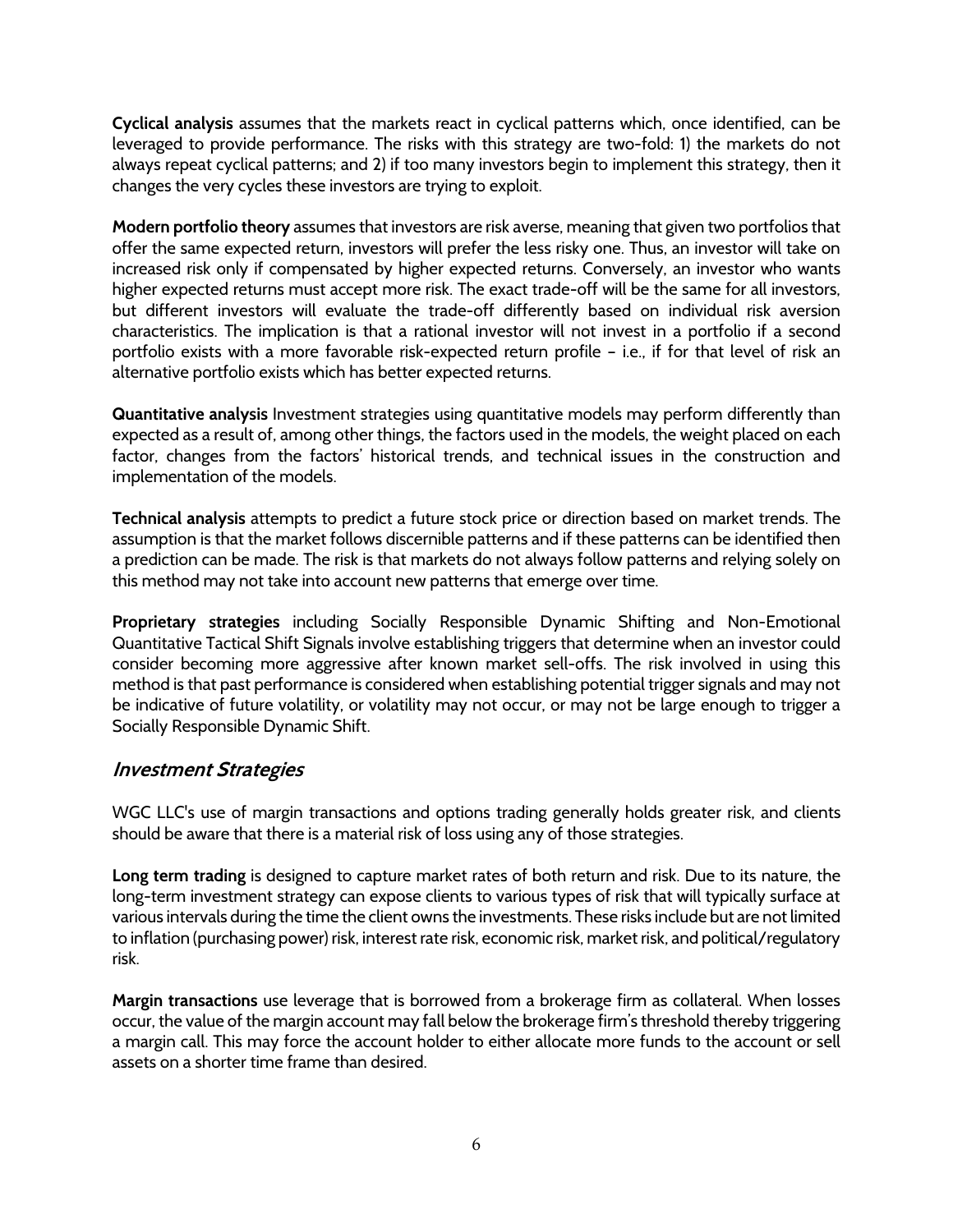**Options transactions** involve a contract to purchase a security at a given price, not necessarily at market value, depending on the market. This strategy includes the risk that an option may expire out of the money resulting in minimal or no value, as well as the possibility of leveraged loss of trading capital due to the leveraged nature of stock options.

**Short term trading** risks include liquidity, economic stability, and inflation, in addition to the long term trading risks listed above. Frequent trading can affect investment performance, particularly through increased brokerage and other transaction costs and taxes.

**Investing in securities involves a risk of loss that you, as a client, should be prepared to bear.**

## **C. Risks of Specific Securities Utilized**

WGC LLC's use of margin transactions and options trading generally holds greater risk of capital loss. Clients should be aware that there is a material risk of loss using any investment strategy. The investment types listed below (leaving aside Treasury Inflation Protected/Inflation Linked Bonds) are not guaranteed or insured by the FDIC or any other government agency.

**Mutual Funds:** Investing in mutual funds carries the risk of capital loss and thus you may lose money investing in mutual funds. All mutual funds have costs that lower investment returns. The funds can be of bond "fixed income" nature (lower risk) or stock "equity" nature.

**Equity** investment generally refers to buying shares of stocks in return for receiving a future payment of dividends and/or capital gains if the value of the stock increases. The value of equity securities may fluctuate in response to specific situations for each company, industry conditions and the general economic environments.

**Fixed income** investments generally pay a return on a fixed schedule, though the amount of the payments can vary. This type of investment can include corporate and government debt securities, leveraged loans, high yield, investment grade debt and structured products, such as mortgage and other asset-backed securities, although individual bonds may be the best known type of fixed income security. In general, the fixed income market is volatile and fixed income securities carry interest rate risk. (As interest rates rise, bond prices usually fall, and vice versa. This effect is usually more pronounced for longer-term securities.) Fixed income securities also carry inflation risk, liquidity risk, call risk, and credit and default risks for both issuers and counterparties. The risk of default on treasury inflation protected/inflation linked bonds is dependent upon the U.S. Treasury defaulting (extremely unlikely); however, they carry a potential risk of losing share price value, albeit rather minimal. Risks of investing in foreign fixed income also include the general risk of non-U.S. investing described below.

**Exchange Traded Funds (ETFs):** An ETF is ban investment fund traded on stock exchanges, similar to stocks. Investing in ETFs carries the risk of capital loss (sometimes up to a 100% loss in the case of a stock holding bankruptcy). Areas of concern include the lack of transparency in products and increasing complexity, conflicts of interest and the possibility of inadequate regulatory compliance. Precious Metal ETFs (e.g., Gold, Silver, or Palladium Bullion backed "electronic shares" not physical metal) specifically may be negatively impacted by several unique factors, among them (1) large sales by the official sector which own a significant portion of aggregate world holdings in gold and other precious metals, (2) a significant increase in hedging activities by producers of gold or other precious metals, (3) a significant change in the attitude of speculators and investors.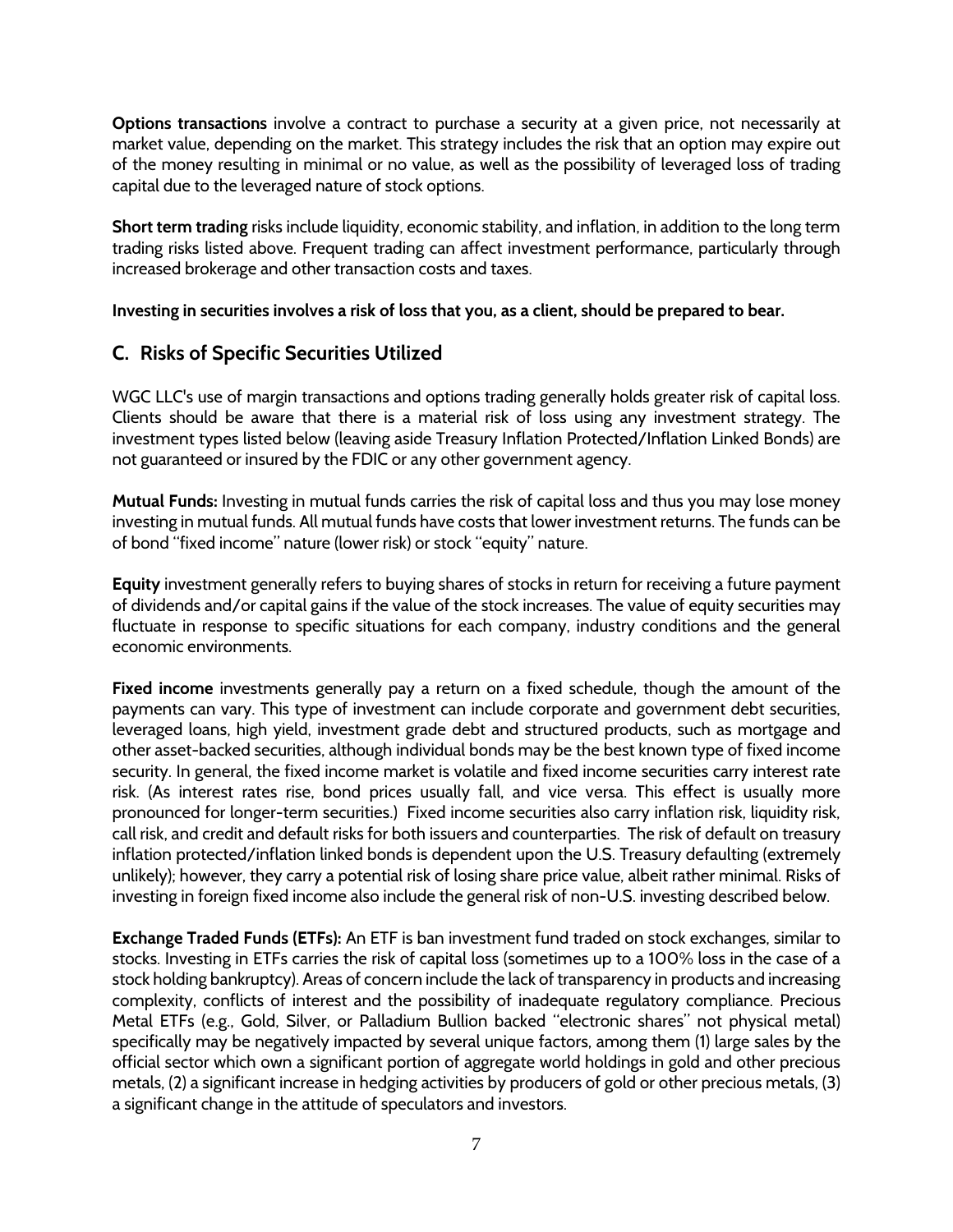**Commodities** are tangible assets used to manufacture and produce goods or services. Commodity prices are affected by different risk factors, such as disease, storage capacity, supply, demand, delivery constraints and weather. Because of those risk factors, even a well-diversified investment in commodities can be uncertain.

**Options** are contracts to purchase a security at a given price, risking that an option may expire out of the money resulting in minimal or no value. An uncovered option is a type of options contract that is not backed by an offsetting position that would help mitigate risk. The risk for a "naked" or uncovered put is not unlimited, whereas the potential loss for an uncovered call option is limitless. Spread option positions entail buying and selling multiple options on the same underlying security, but with different strike prices or expiration dates, which helps limit the risk of other option trading strategies. Option transactions also involve risks including but not limited to economic risk, market risk, sector risk, idiosyncratic risk, political/regulatory risk, inflation (purchasing power) risk and interest rate risk.

#### **Past performance is not indicative of future results. Investing in securities involves a risk of loss that you, as a client, should be prepared to bear.**

## ITEM 9: DISCIPLINARY INFORMATION

## **A. Criminal or Civil Actions**

There are no criminal or civil actions to report.

## **B. Administrative Proceedings**

There are no administrative proceedings to report.

## **C. Self-regulatory Organization (SRO) Proceedings**

There are no self-regulatory organization proceedings to report.

## ITEM 10: OTHER FINANCIAL INDUSTRY ACTIVITIES AND AFFILIATIONS

## **A. Registration as a Broker/Dealer or Broker/Dealer Representative**

Neither WGC LLC nor its representatives are registered as, or have pending applications to become, a broker/dealer or a representative of a broker/dealer.

## **B. Registration as a Futures Commission Merchant, Commodity Pool Operator, or a Commodity Trading Advisor**

Neither WGC LLC nor its representatives are registered as or have pending applications to become either a Futures Commission Merchant, Commodity Pool Operator, or Commodity Trading Advisor or an associated person of the foregoing entities.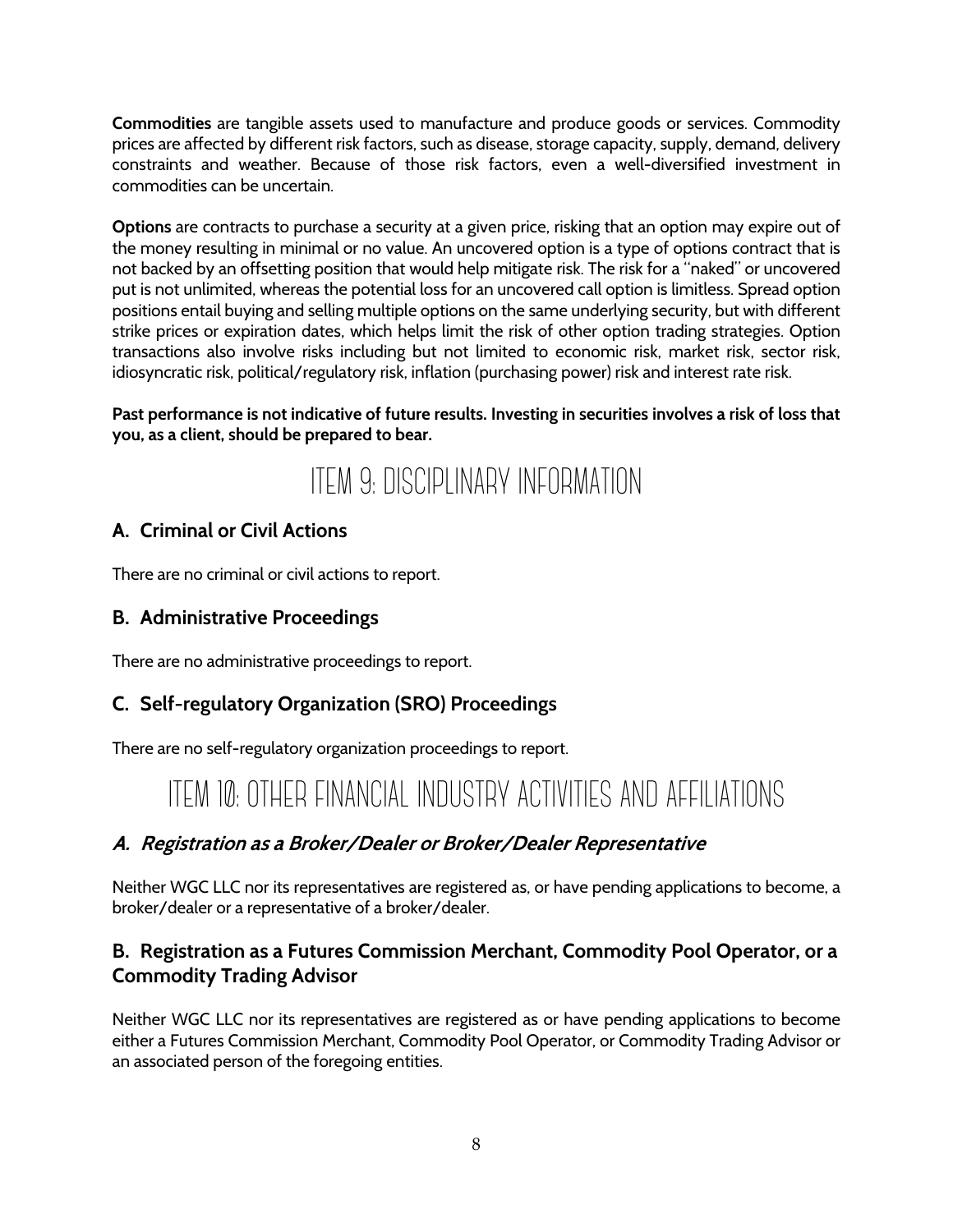## **C. Registration Relationships Material to this Advisory Business and Possible Conflicts of Interests**

Stephen Paluga is an officer in the Air National Guard, receiving compensation based on military pay tables, which does not present a conflict of interest.

Neither WGC LLC nor its representatives have any material relationships to this advisory business that would present a possible conflict of interest.

## **D. Selection of Other Advisers or Managers and How This Adviser is Compensated for Those Selections**

WGC LLC does not utilize third-party portfolio investment advisers; assets are managed internally.

## ITEM 11: CODE OF ETHICS, PARTICIPATION OR INTEREST IN CLIENT TRANSACTIONS AND PERSONAL TRADING

## **A. Code of Ethics**

WGC LLC has a written Code of Ethics that covers the following areas: Prohibited Purchases and Sales, Insider Trading, Personal Securities Transactions, Exempted Transactions, Prohibited Activities, Conflicts of Interest, Gifts and Entertainment, Confidentiality, Service on a Board of Directors, Compliance Procedures, Compliance with Laws and Regulations, Procedures and Reporting, Certification of Compliance, Reporting Violations, Compliance Officer Duties, Training and Education, Recordkeeping, Annual Review, and Sanctions. WGC LLC's Code of Ethics is available free upon request to any client or prospective client.

## **B. Recommendations Involving Material Financial Interests**

WGC LLC does not recommend that clients buy or sell any security in which a related person to WGC LLC or WGC LLC has a material financial interest.

## **C. Investing Personal Money in the Same Securities as Clients**

From time to time, representatives of WGC LLC may buy or sell securities for themselves that they also recommend to clients. This may provide an opportunity for representatives of WGC LLC to buy or sell the same securities before or after recommending the same securities to clients resulting in representatives profiting off the recommendations they provide to clients. Such transactions may create a conflict of interest. WGC LLC will always document any transactions that could be construed as conflicts of interest and will never engage in trading that operates to the client's disadvantage when similar securities are being bought or sold.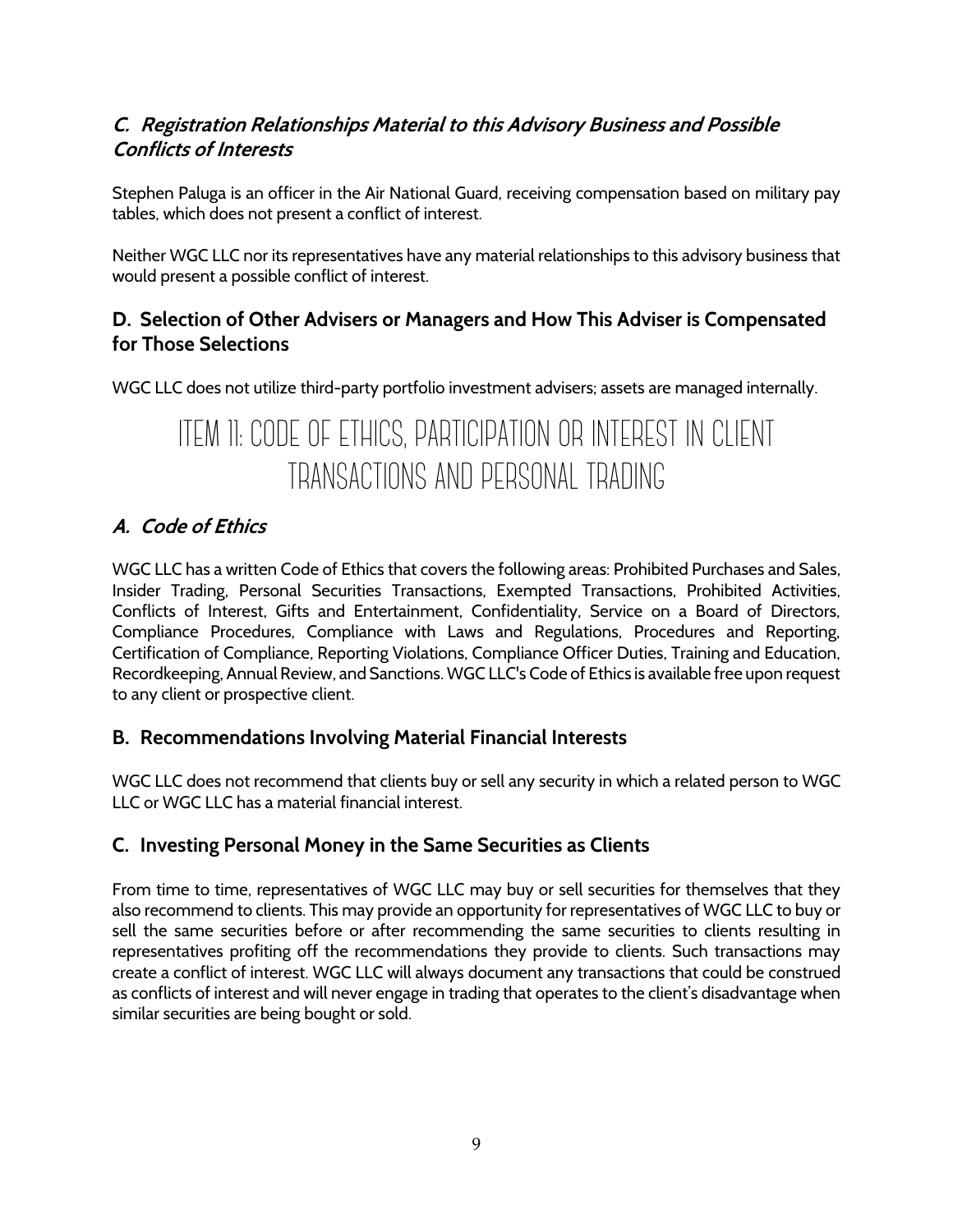### **D. Trading Securities At/Around the Same Time as Clients' Securities**

From time to time, representatives of WGC LLC may buy or sell securities for themselves at or around the same time as clients. This may provide an opportunity for representatives of WGC LLC to buy or sell securities before or after recommending securities to clients resulting in representatives profiting off the recommendations they provide to clients. Such transactions may create a conflict of interest; however, WGC LLC will never engage in trading that operates to the client's disadvantage if representatives of WGC LLC buy or sell securities at or around the same time as clients.

## ITEM 12: BROKERAGE PRACTICES

#### **A. Factors Used to Select Custodians and/or Broker/Dealers**

Custodians/broker-dealers will be recommended based on WGC LLC's duty to seek "best execution," which is the obligation to seek execution of securities transactions for a client on the most favorable terms for the client under the circumstances. Clients will not necessarily pay the lowest commission or commission equivalent, and WGC LLC may also consider the market expertise and research access provided by the broker-dealer/custodian, including but not limited to access to written research, oral communication with analysts, admittance to research conferences and other resources provided by the brokers that may aid in WGC LLC's research efforts. WGC LLC will never charge a premium or commission on transactions, beyond the actual cost imposed by the broker-dealer/custodian.

WGC LLC recommends TD Ameritrade Institutional, a division of TD Ameritrade, Inc. and Schwab Advisor Services, a division of Charles Schwab & CO., Members FINRA/SIPC.

#### **1. Research and Other Soft-Dollar Benefits**

While WGC LLC has no formal soft dollars program in which soft dollars are used to pay for third party services, WGC LLC may receive research, products, or other services from custodians and brokerdealers in connection with client securities transactions ("soft dollar benefits"). WGC LLC may enter into soft-dollar arrangements consistent with (and not outside of) the safe harbor contained in Section 28(e) of the Securities Exchange Act of 1934, as amended. There can be no assurance that any particular client will benefit from soft dollar research, whether or not the client's transactions paid for it, and WGC LLC does not seek to allocate benefits to client accounts proportionate to any soft dollar credits generated by the accounts. WGC LLC benefits by not having to produce or pay for the research, products or services, and WGC LLC will have an incentive to recommend a broker-dealer based on receiving research or services. Clients should be aware that WGC LLC's acceptance of soft dollar benefits may result in higher commissions charged to the client.

#### **2. Brokerage for Client Referrals**

WGC LLC receives no referrals from a broker-dealer or third party in exchange for using that brokerdealer or third party.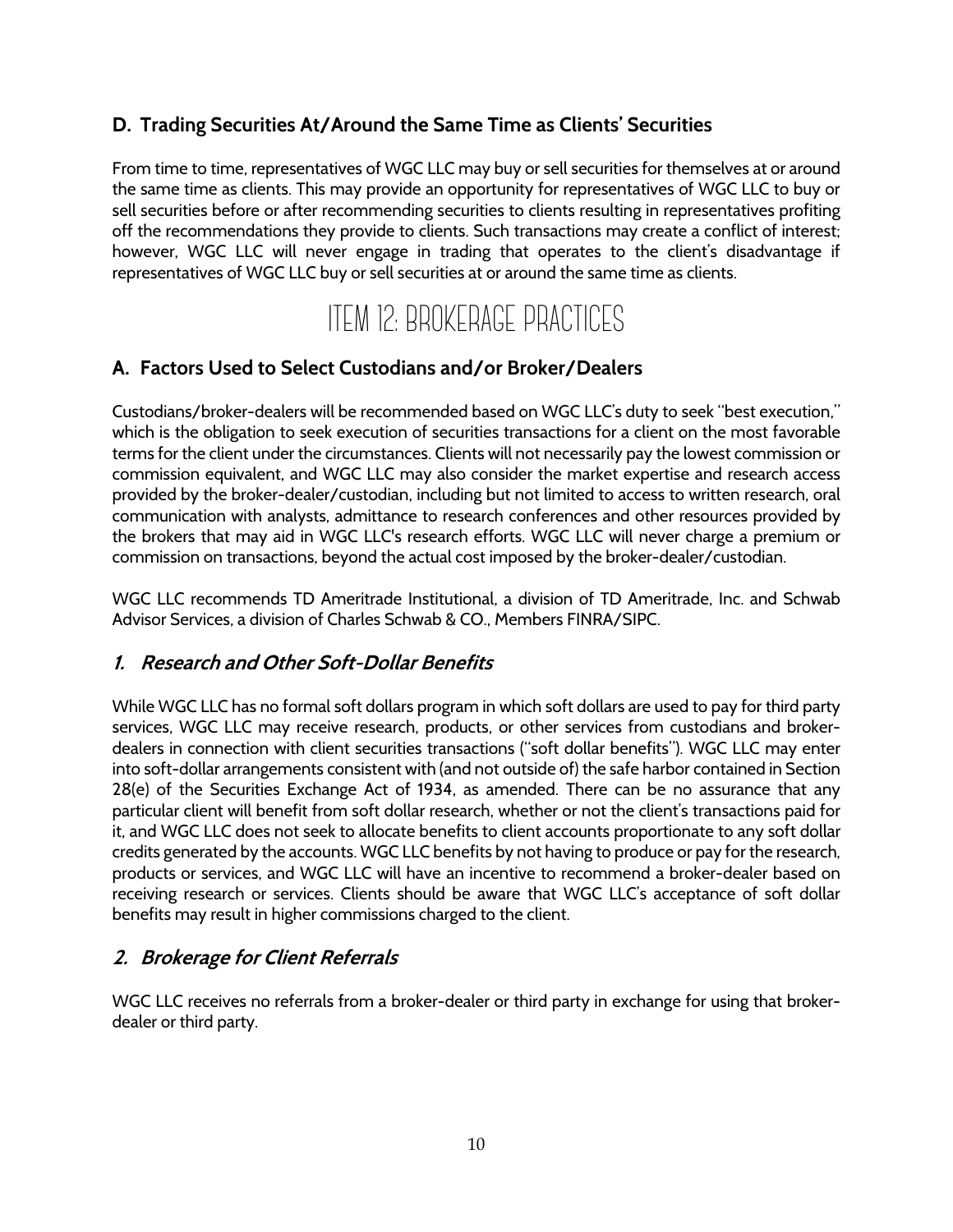## **3. Clients Directing Which Broker/Dealer/Custodian to Use**

WGC LLC currently uses TDAmeritrade Institutional and Schwab Advisor Services for both custodial and broker-dealer services, and generally does not allow clients to direct it to execute transactions through a specified broker-dealer. If a client is authorized to direct brokerage, then the client will be required to acknowledge in writing that the client's direction with respect to the use of brokers supersedes any authority granted to WGC LLC to select brokers; this direction may result in higher commissions, which may result in a disparity between free and directed accounts; the client may be unable to participate in block trades (unless WGC LLC is able to engage in "step outs"); and trades for the client and other directed accounts may be executed after trades for free accounts, which may result in less favorable prices, particularly for illiquid securities or during volatile market conditions. Not all investment advisers allow their clients to direct brokerage.

## **B. Aggregating (Block) Trading for Multiple Client Accounts**

If WGC LLC buys or sells the same securities on behalf of more than one client, then it may (but would be under no obligation to) aggregate or bunch such securities in a single transaction for multiple clients in order to seek more favorable prices, lower brokerage commissions, or more efficient execution. In such case, WGC LLC would place an aggregate order with the broker on behalf of all such clients in order to ensure fairness for all clients; provided, however, that trades would be reviewed periodically to ensure that accounts are not systematically disadvantaged by this policy. WGC LLC would determine the appropriate number of shares and select the appropriate brokers consistent with its duty to seek best execution, except for those accounts with specific brokerage direction (if any).

## ITEM 13: REVIEW OF ACCOUNTS

#### **A. Frequency and Nature of Periodic Reviews and Who Makes Those Reviews**

All client accounts for WGC LLC's advisory services provided on an ongoing basis are reviewed at least monthly by Stephen Paluga, CEO, with regard to clients' respective investment policies and risk tolerance levels. All accounts at WGC LLC are assigned to this reviewer.

#### **B. Factors That Will Trigger a Non-Periodic Review of Client Accounts**

Reviews may be triggered by material market, economic or political events, or by changes in client's financial situations (such as retirement, termination of employment, physical move, or inheritance).

With respect to financial plans, WGC LLC's services will generally conclude upon delivery of the financial plan.

#### **C. Content and Frequency of Regular Reports Provided to Clients**

Each client of WGC LLC's advisory services provided on an ongoing basis will receive a quarterly statement from the custodian.

Each financial planning client will receive the financial plan upon completion.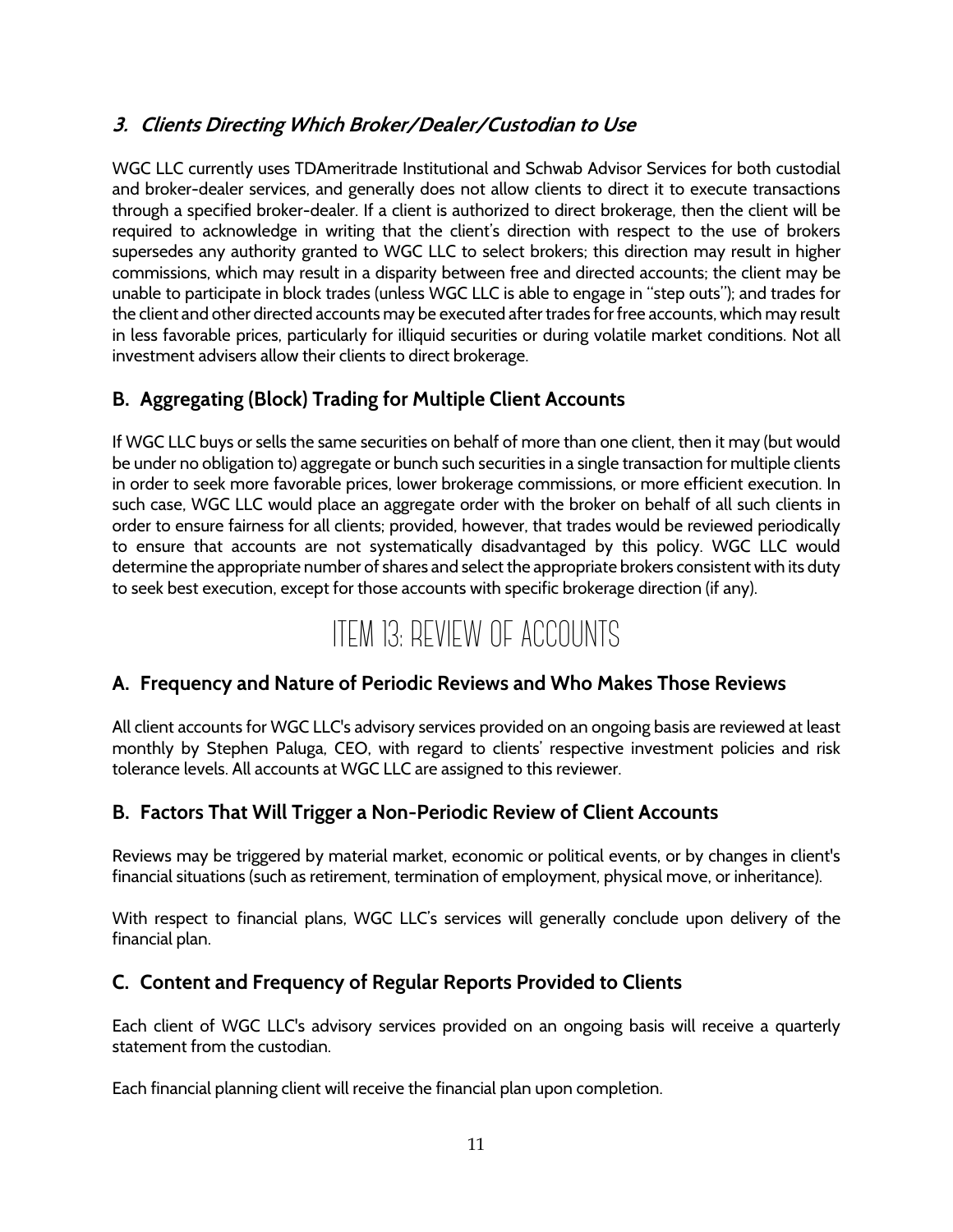## ITEM 14: CLIENT REFERRALS AND OTHER COMPENSATION

## **A. Economic Benefits Provided by Third Parties for Advice Rendered to Clients (Includes Sales Awards or Other Prizes)**

WGC LLC participates in the institutional advisor programs offered by TD Ameritrade and Schwab Advisor Services. These firms offer independent investment advisor services which include custody of securities, trade execution, clearance and settlement of transactions. WGC LLC receives some benefits from TD Ameritrade and Charles Schwab & Co. through its participation in the programs.

As part of the programs, WGC LLC may recommend TD Ameritrade and Charles Schwab & Co. to clients for custody and brokerage services. There is no direct link between WGC LLC's participation in the programs and the investment advice it gives to its clients, although WGC LLC receives economic benefits through its participation that are typically not available to retail investors. These benefits include the following products and services (provided without cost or at a discount): receipt of duplicate client statements and confirmations; research related products and tools; consulting services; access to a trading desk serving WGC LLC participants; access to block trading (which provides the ability to aggregate securities transactions for execution and then allocate the appropriate shares to client accounts); the ability to have WGC LLC's fees deducted directly from client accounts; access to an electronic communications network for client order entry and account information; access to mutual funds with no transaction fees and to certain institutional money managers; and discounts on compliance, marketing, research, technology, and practice management products or services provided to WGC LLC by third party vendors. TD Ameritrade and Charles Schwab & Co. may also pay for business consulting and professional services received by WGC LLC's related persons. Some of the products and services made available through the programs may benefit WGC LLC but may not benefit its client accounts. These products or services may assist WGC LLC in managing and administering client accounts. Other services made available by TD Ameritrade and Charles Schwab & Co. that are intended to help WGC LLC manage and further develop its business enterprise. The benefits received by WGC LLC or its personnel through participation in the programs do not depend on the amount of brokerage transactions directed to the firms. As part of its fiduciary duties to clients, WGC LLC endeavors at all times to put the interests of its clients first. Clients should be aware, however, that the receipt of economic benefits by WGC LLC or its related persons in and of itself creates a conflict of interest and may indirectly influence the WGC LLC's choice of TD Ameritrade and Charles Schwab & Co. for custody and brokerage services.

## **B. Compensation to Non – Advisory Personnel for Client Referrals**

WGC LLC does not directly or indirectly compensate any person who is not advisory personnel for client referrals.

# ITEM 15: CUSTODY

When advisory fees are deducted directly from client accounts at client's custodian, WGC LLC will be deemed to have limited custody of client's assets and must have written authorization from the client to do so. Clients will receive all account statements and billing invoices that are required in each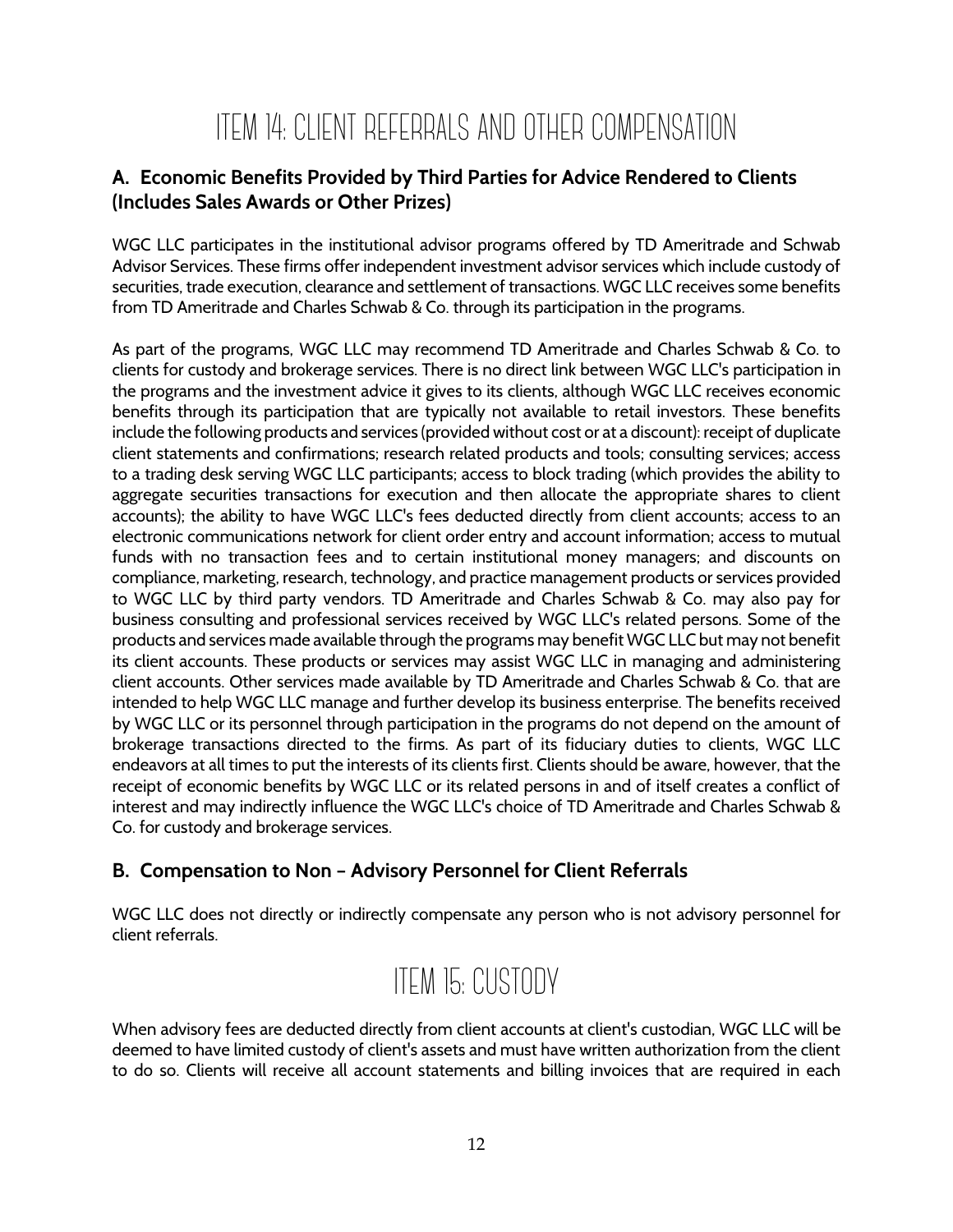jurisdiction, and they should carefully review those statements for accuracy. WGC LLC does not necessarily provide account statements to clients in addition to those provided by the custodian.

## ITEM 16: INVESTMENT DISCRETION

WGC LLC provides both discretionary and non-discretionary investment advisory services to clients. The Investment Advisory Contract established with each client sets forth the trading authority. When investment discretion is granted, WGC LLC generally manages the client's account and makes investment decisions without consultation with the client as to when the securities are to be bought or sold for the account, the total amount of the securities to be bought/sold, what securities to buy or sell, or the price per share. In some instances, WGC LLC's discretionary authority in making these determinations may be limited by conditions imposed by a client (in investment guidelines or objectives, or client instructions otherwise provided to WGC LLC.

# ITEM 17: VOTING CLIENT SECURITIES (PROXY VOTING)

WGC LLC will not ask for, nor accept voting authority for client securities. Clients will receive proxies directly from the issuer of the security or the custodian. Clients should direct all proxy questions to the issuer of the security.

## ITEM 18: FINANCIAL INFORMATION

#### *A. Balance Sheet*

WGC LLC neither requires nor solicits prepayment of more than \$500 in fees per client, six months or more in advance, and therefore is not required to include a balance sheet with this brochure.

### **B. Financial Conditions Reasonably Likely to Impair Ability to Meet Contractual Commitments to Clients**

Neither WGC LLC nor its management has any financial condition that is likely to reasonably impair WGC LLC's ability to meet contractual commitments to clients.

#### **C. Bankruptcy Petitions in Previous Ten Years**

WGC LLC has not been the subject of a bankruptcy petition in the last ten years.

## ITEM 19: REQUIREMENTS FOR STATE REGISTERED ADVISERS

## **A. Principal Executive Officers and Management Persons; Their Formal Education and Business Background**

The education and business backgrounds of WGC LLC's current management persons, Stephen Paluga can be found on the Form ADV Part 2B brochure supplements for those individuals.